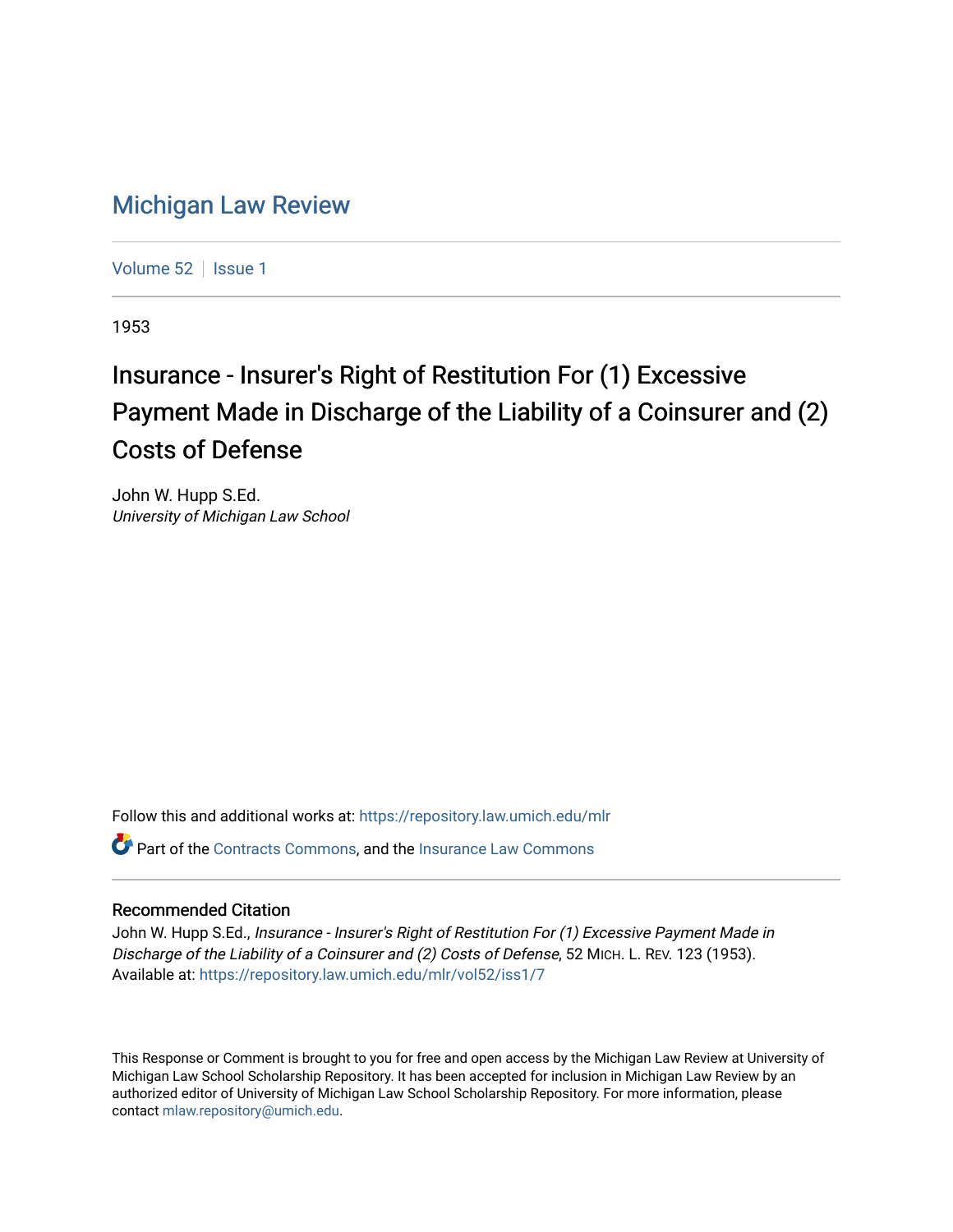#### 1953] COMMENTS 123

INSURANCE-INSURER'S RIGHT OF RESTITUTION FOR (1) EXCES-SIVE PAYMENT MADE IN DISCHARGE OF THE LIABILITY OF A CO-INSURER AND (2) COSTS OF DEFENSE—The increasing use of the "pro rata" or "other insurance" clause in liability insurance policies has given rise to new instances of coinsurer relationships. Such a clause typically provides that the insurer will not be liable under its policy for a greater proportion of any loss than the applicable limit of liability of its policy bears to the total applicable limit of all valid and collectible insurance against such  $loss<sup>1</sup>$  It has been frequently stated that the existence of such clauses in two policies covering the same loss renders the liability under each of the policies several and not joint, and accordingly that neither insurer has any right of contribution from the other.<sup>2</sup> It is the purpose of this comment to consider whether this rule is properly applicable in all cases involving a coinsurer relationship.<sup>3</sup>

Crystallization of the rule can be traced to its use in cases involving a voluntary settlement made out of court between the insured and one of the insurers. The question of the legal effect that such a settlement has on the nonparticipating insurer has usually been raised in one of two ways. Either the insurer who is a stranger to the agreement attempts to utilize the settlement as a defense in an action brought by the insured for the defendant company's pro rata share of the total loss,<sup>4</sup> or the payor insurance company attempts to use the settlement as the basis for an action against the other insurer for a proportionate share of the settlement amount.<sup>5</sup> In these situations the courts have uniformly held that an agreement between the insured and one of the insurers is only determinative of the rights and liabilities of these two

<sup>1</sup> The purpose of the clause is to protect the insurer against over-insurance. Smith, "The Proratio Clause," 1949 Ins. L.J. 83 at 84. Cf. 58 YALE L.J. 307 (1949).

<sup>2</sup>21 A.L.R. (2d) 611 at 613 (1952); 46 C.J.S., Insurance §1208 (1946); 29 AM.. Jun., Insurance §1333 (1940).

3 Discussion of the numerous rules for apportioning the loss among the coinsurers is beyond the scope of this comment. On this aspect of the coinsurer relationship see 40 HARv. L. REv. 878 (1927); 10 W1s. L. REv. 114 (1934); 58 YALE L.J. 307 (1949); and Ehrenzweig and Ehrenzweig, "Apportionment of Losses Between 'Blanket' and 'Specific' Insurance Policies," 43 Cot. L. REv. 825 (1943).

4Lucas v. Jefferson Ins. Co., 6 Cow. (N.Y.) \*635 (1827); Globe National Fire Ins. Co. v. American Bonding & Casualty Co., 205 Iowa 1085, 217 N.W. 268 (1927); Rallis v. Connecticut Fire Ins. Co., 46 N.M. 77, 120 P. (2d) 736 (1941).

<sup>5</sup>Southern Surety Co. v. Commercial Casualty Ins. Co., (3d Cir. 1929) 31 F. (2d) 817, cert. den. 280 U.S. 577, 50 S.Ct. 31 (1929); Fidelity & Casualty Co. of N.Y. v. Fireman's Fund Indemnity Co., 38 Cal. App. (2d) 1, 100 P. (2d) 364 (1940); Farm Bureau Mutual Automobile Ins. Co. v. Buckeye Union Casualty Co., 147 Ohio St. 79, 67 N.E. (2d) 906 (1946).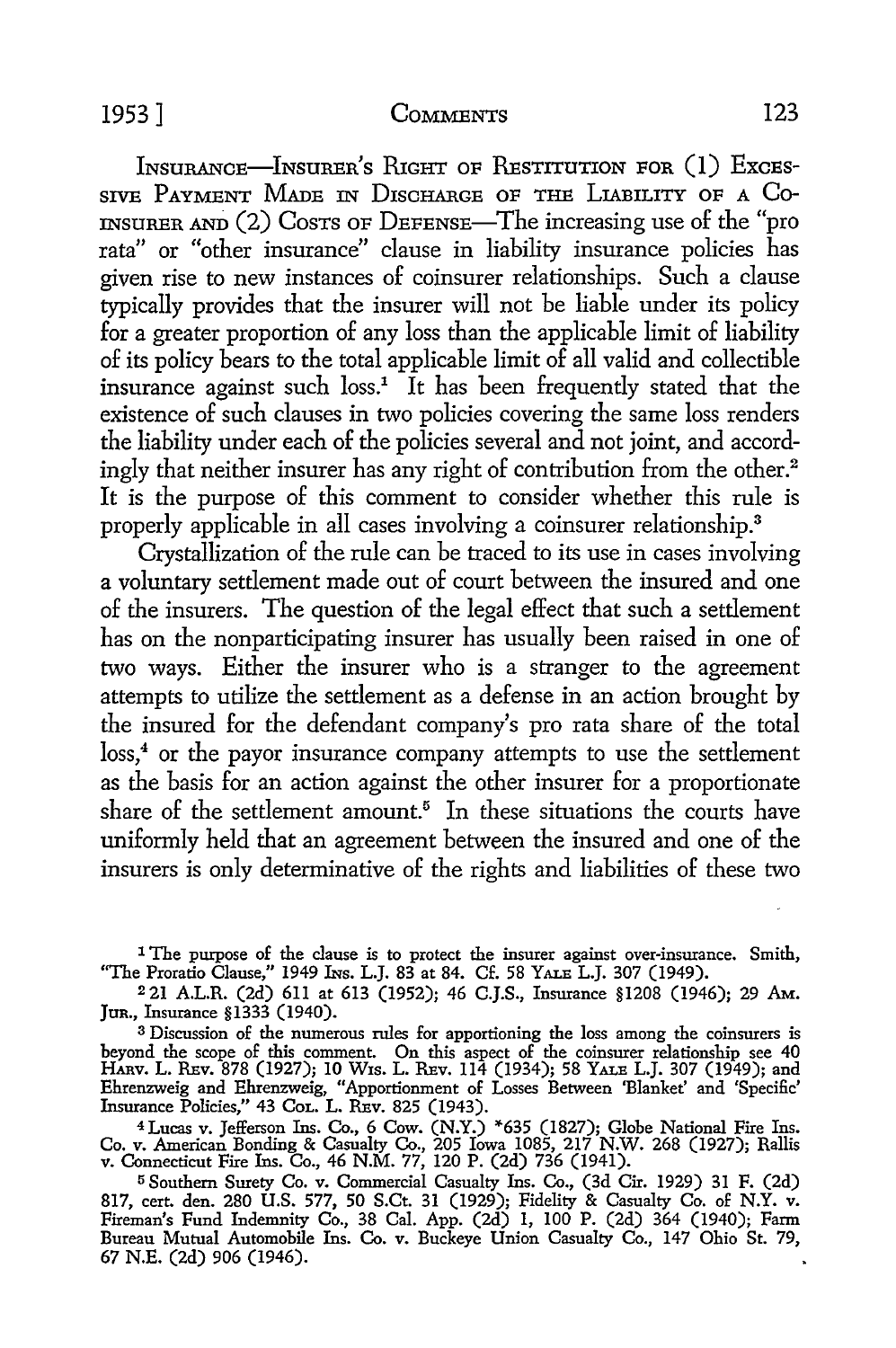parties, and consequently the insurer who is a stranger *to* the agreement may neither take advantage of, nor be subjected to, the terms of the voluntary settlement. However, the recent case of *Commercial Standard Insurance Co. v. American Employers Insurance Co.*<sup>6</sup> was concerned with the legal significance of the coinsurer relationship in a setting that did not involve the usual voluntary settlement. In the *Commercial Standard* case the insured was covered by a liability policy with a \$10,000 limit issued by plaintiff insurance company, and two \$10,000 limit policies issued by defendant company. Each of the policies contained a pro rata clause, and both companies were obligated to defend any suit against the insured if the loss involved was covered by the policies. Upon the occurrence of an accident, the defendant company erroneously decided that the loss did not come within the coverage of its policies and the plaintiff was left to defend the resulting lawsuit alone, expending about \$3,000 in so doing. The injured party obtained a judgment for \$5,000 which was paid in full by the plaintiff company. Plaintiff then brought an action against defendant company for two-thirds of the judgment and costs of defense incurred in the prior action, contending that the policies of defendant covered the loss. Thus, rather than the case of a payment made pursuant to a voluntary settlement, the *Commercial Standard* case presented the situation where one insurance company wrongfully disclaims coverage and the other insurer, acknowledging coverage by its policy, proceeds to defend the insured against suit and discharges the entire amount of the resulting judgment which is determinative of the insured's total loss. But the court, though agreeing with the plaintiff that the loss involved in the prior litigation was in fact covered by the policies of the defendant, was unwilling to recognize any significant distinction between the two situations. Relying on authority that developed out of the voluntary settlement cases, the court dismissed the action on the ground that here *too* the payor company is liable only for its proportion of the judgment, and when it pays more it is a mere volunteer.

Little, if any, disagreement can be found with the starting point of the court's decision, i.e., that the plaintiff company was liable only for its proportionate part of the judgment. However, whether the court was justified in concluding that therefore the plaintiff was a volunteer to the extent that its payment exceeded its liability is a matter that is subject *to* some question. There are several decisions that tend to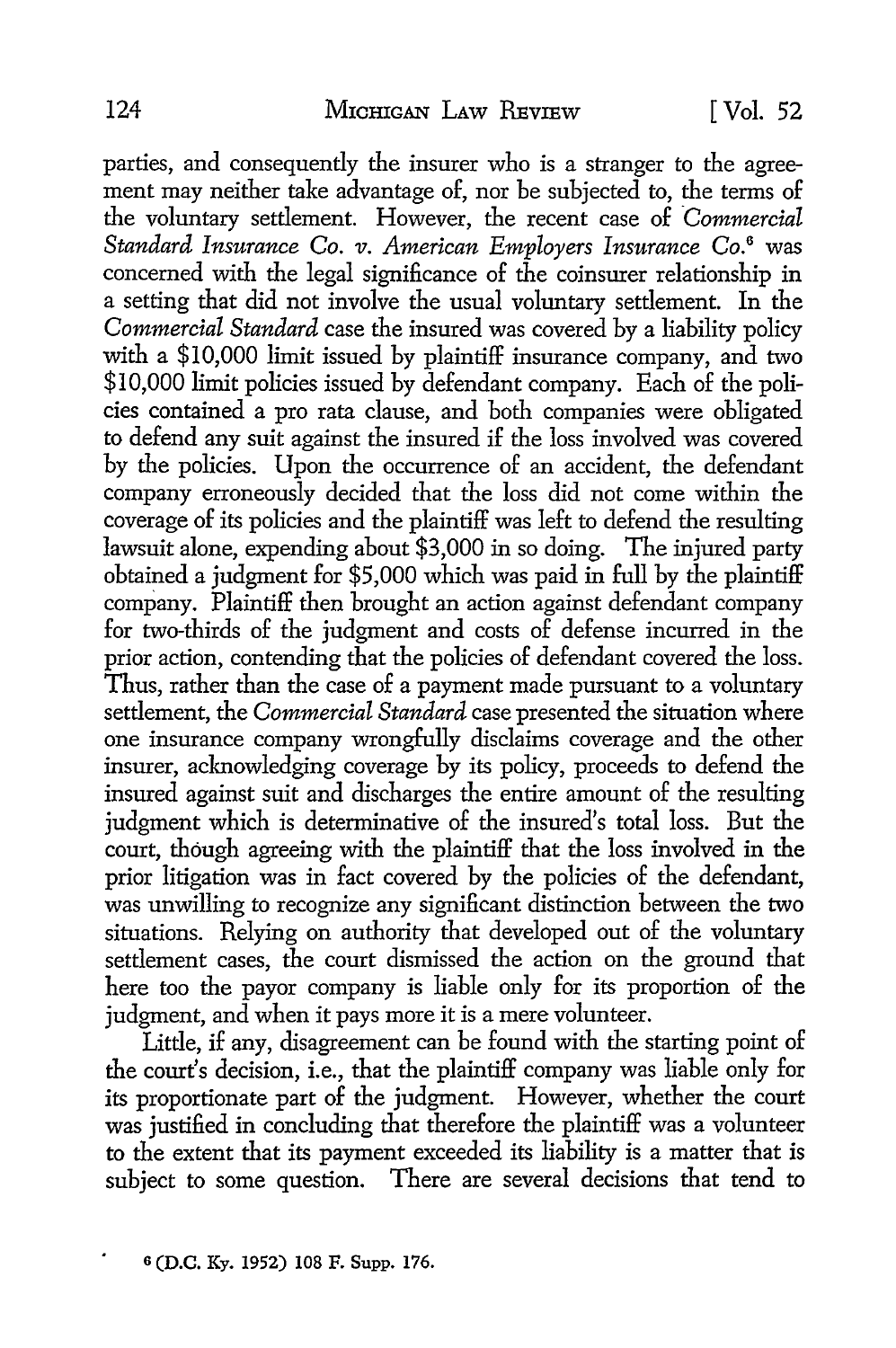#### 1953 ] COMMENTS 125

support the court's conclusion.<sup>7</sup> However, it is believed that a recent Wisconsin case<sup>8</sup> is the only other case that actually involves the *Commercial Standard* situation, and the Wisconsin court held that the payor company should recover the defendant company's share of the discharged judgment. The necessary implication of the Wisconsin decision would seem to be that in this situation the payor is something more than a volunteer when it makes a payment in excess of the amount of its own liability. The *Commercial Standard* decision and the Wisconsin decision offer different answers *to* the question of the voluntary character of such a payment, with neither decision presenting any substantial analysis in support of its conclusion.

It is submitted that the compelling reason behind the conclusion that the payor company is a mere volunteer when it makes an allegedly excessive payment pursuant to a voluntary settlement with the insured is to be found in the unwillingness of a court to bind the nonparticipating insurer *to* the terms of an agreement in which it has taken no part.<sup>9</sup> It is clear that this insurer should be given its chance to dispute the existence of any liability on its part and/or the amount of its liability.<sup>10</sup> Thus, the case appears to be one that rather clearly calls for the application of the volunteer rule. In terms of this analysis, the *Standard Commercial* situation offers quite a different case. If it should be decided that defendant's policy does cover the loss, the defendant, having refused to defend the action brought against the insured, is bound by the resulting determinations concerning the existence and amount of liability on the part of the insured. The question whether defendant's policy covers the loss is fully litigated in the action brought by the payor company against the defendant. While in the voluntary settlement case there is merely an allegation that an excessive payment has been made, in the *Commercial Standard* situation it is judicially established that there has in fact been an excessive payment of fixed amount.

*1* American Casualty Co. v. Maryland Casualty Co., (D.C. Pa. 1937) 20 F. Supp. 561; Traders & General Ins. Co. v. Hicks Rubber Co., 140 Tex. 586, 169 S.W. (2d) 142 (1943); Fireman's Fund Ins. Co. v. Palatine Ins. Co., 150 Cal. 252, 88 P. 907 (1907).

s United States Guarantee Co. v. Liberty Mutual Ins. Co., 244 Wis. 317, 12 N.W. (2d) 59 (1943). [The Supreme Court of Michigan reached the same result in Detroit Auto. Inter-Insurance Exchange v. Detroit Mut. Auto. Ins. Co., (Mich. 1953) 59 N.W. (2d) 80, decided after this comment was written.-Ed.]

<sup>9</sup>See Lucas v. Jefferson Ins. Co., 6 Cow. (N.Y.) \*635 at 638, 639 (1827); Globe National Fire Ins. Co. v. American Bonding & Casualty Co., 205 Iowa 1085 at 1092, 217 N.W. 268 (1927).

10 Southern Surety Co. v. Commercial Casualty Ins. Co., (3d Cir. 1929) 31 F. (2d) 817 at 819, cert. den. 280 U.S. 577, 50 S.Ct. 31 (1929).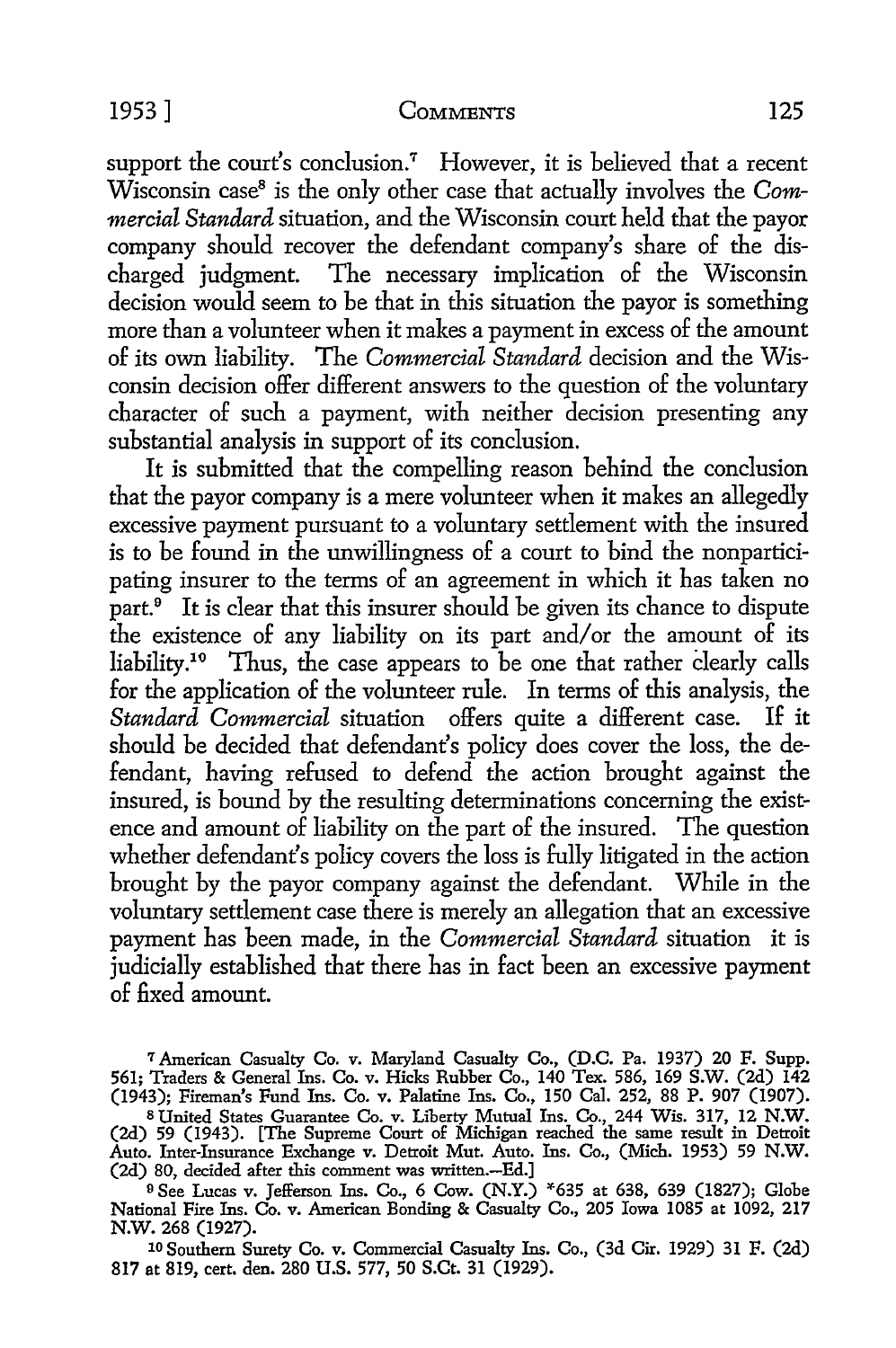Once it has been determined that defendant's policy covers the loss, the defendant is no longer able to dispute the fact that it was liable for its proportionate part of the judgment, and the crucial issue is whether plaintiff should be subrogated to the rights of the insured. On this point, the defense against plaintiff's action for restitution of the excessive payment is grounded on the argument that despite the existence of defendant's liability the plaintiff's unsolicited discharge of the liability of another automatically renders the payment subject to the officious volunteer rule and thereby precludes its recovery. · That the unsolicited discharge of another's obligations without more is subject to the volunteer rule is well established.<sup>11</sup> Thus, the payor must justify the excessive payment on some judicially recognized basis if it is to escape classification as a volunteer, and in this respect its case appears to be one of a borderline nature. Since the payor faced a serious threat of a lawsuit by the insured if it had chosen to discharge only its proportionate part of the judgment, the cases permitting restitution on the basis of duress through civil litigation seem to offer the most closely analogous ground on which the payor can justify the course of action which it has pursued. But the threat of a lawsuit without more can hardly be said to constitute duress, since it is merely a threat to do what there is a legal right to  $do.^{12}$  Therefore, successful use of the threat of civil litigation as a basis for the recovery of excessive payment is dependent upon a showing of a fear of some kind of punitive loss resulting from the use of legal process.<sup>13</sup> Recovery of excessive payment has been allowed where the threatened litigation would have injured the payor's credit position, $14$  or impaired the present marketability of his property.<sup>15</sup> In all likelihood the threatened litigation involved in the *Commercial Standard* case would have caused some injury to the reputation and goodwill of the payor.<sup>16</sup> While the injury thus threatened is not as tangible and certain as that involved in the

11 See 36 HARV. L. REv. 330 (1923); 40 MicH. L. REv. 1240 (1942).

12 Dawson, "Duress Through Civil Litigation," 45 MicH. L. REv. 571 at 579 (1947). For a suggested limitation as to the area in which this proposition is properly applicable see Dawson, "Economic Duress-An Essay in Perspective," 45 MrcH. L. REv. 253 at 287 (1947).

13 47 HARv. L. REv. 1413 at 1418 (1934).

14 Chandler v. Sanger, 114 Mass. 364 (1874); Joannin v. Ogilvie, 49 Minn. 564, 52 N.W. 217 (1892).

15 First Nat. Bank of David City v. Sargeant, 65 Neb. 594, 91 N.W. 595 (1902); Union Central Life Ins. Co. v. Erwin, 44 Okla. 768, 145 P. 1125 (1914).

16 Dawson, "Duress Through Civil Litigation," 45 MicH. L. REv. 571 at 582 (1947). Also see note 18 infra.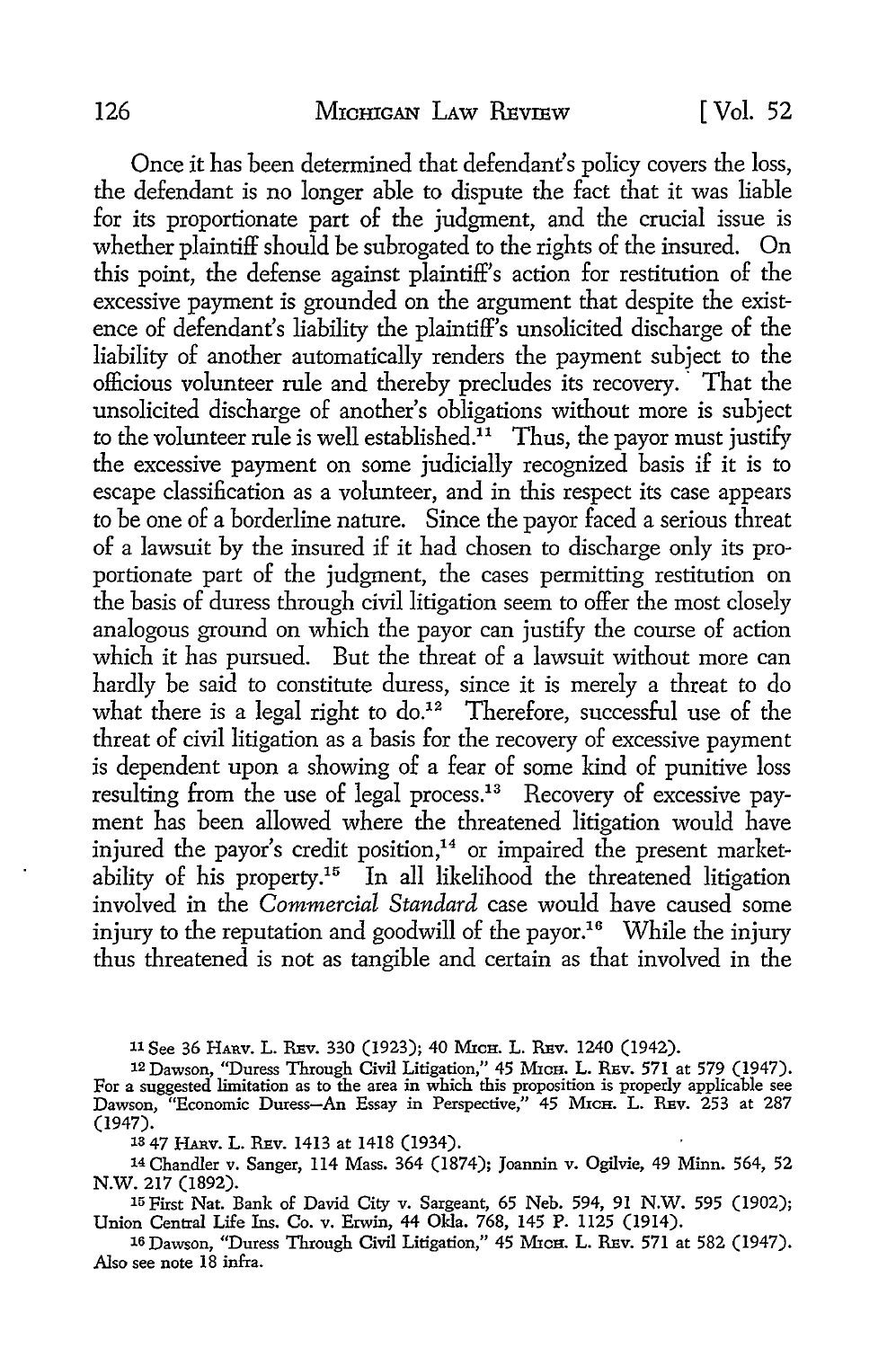#### 1953] COMMENTS 127

more typical cases of duress through threat of civil litigation, it may well be urged that the situation in the *Commercial Standard* case is deserving of a slightly relaxed rule in this respect. Some of the reluctance to allow relief on the grounds of duress can probably be attributed *to* the judicial dislike of permitting the payor to use legal process to recover an excessive payment from one to whom the payor has just made the payment.17 In the *Commercial Standard* case the payor is not seeking recovery from the very same party to whom the excessive payment was made. There appears to be no compelling policy reason for applying the officious volunteer rule so as to reward the insured who wrongfully disclaimed liability at the expense of the payor company which, while exceedingly adventuresome in its choice of a course of action, was willing to relieve the insured from the entire expense and trouble of the loss, as was contemplated by the policies of both insurers.<sup>18</sup> Consequently, it would seem justifiable to utilize the rationale of the duress through threat of civil litigation cases in order to permit recovery by the payor insurance company.

Regardless of the course of action pursued with respect to the discharge of the judgment, the insurer that acknowledges coverage by its policy is forced to undertake the entire expense of defending the action brought against the insured. In the *Commercial Standard* case this expense amounted to \$3,000. In dismissing the action, the court made no reference to this aspect of plaintiff's claim, apparently feeling that it in no way differed from the claim for a proportionate part of the judgment.19 While the decision in the *Commercial Standard* case with respect to the claim for defendant's pro rata share of the discharged judgment may be supported on the basis of a strict application of the volunteer concept, it would seem that the plaintiff should nevertheless have been allowed to recover defendant's proportionate share of the

17 See Dawson, "Duress Through Civil Litigation," 45 Mich. L. Rev. 571 at 573 (1947); 47 HARv. L. REv. 1413 at 1415 (1934).

18 "The insurance company is not a mere buyer of claims. It pays in the protection of legitimate interests, and by this token should fall within the class of involuntary payors. By paying it avoids litigation, and by not disputing a claim, protects its good will in the business community. Of the two, moreover, the wrongdoer in equity and good conscience should pay. All the necessary elements for the application of the doctrine of subrogation are present. It seems, furthermore, unjust to deny a recovery where the defendant has so obviously received a benefit, and where granting the relief places no additional burden upon him." 36 HARv. L. REv. 330 at 333 (1923).

<sup>10</sup>Only one other case could be found in which this specific question was raised, and there too the plaintiff's claim was dismissed without adequate consideration of the circumstances under which plaintiff was forced to make the disbursements. Traders & General Ins. Co. v. Hicks Rubber Co., 140 Tex. 586 at 597, 598, 169 S.W. (2d) 142 (1943).